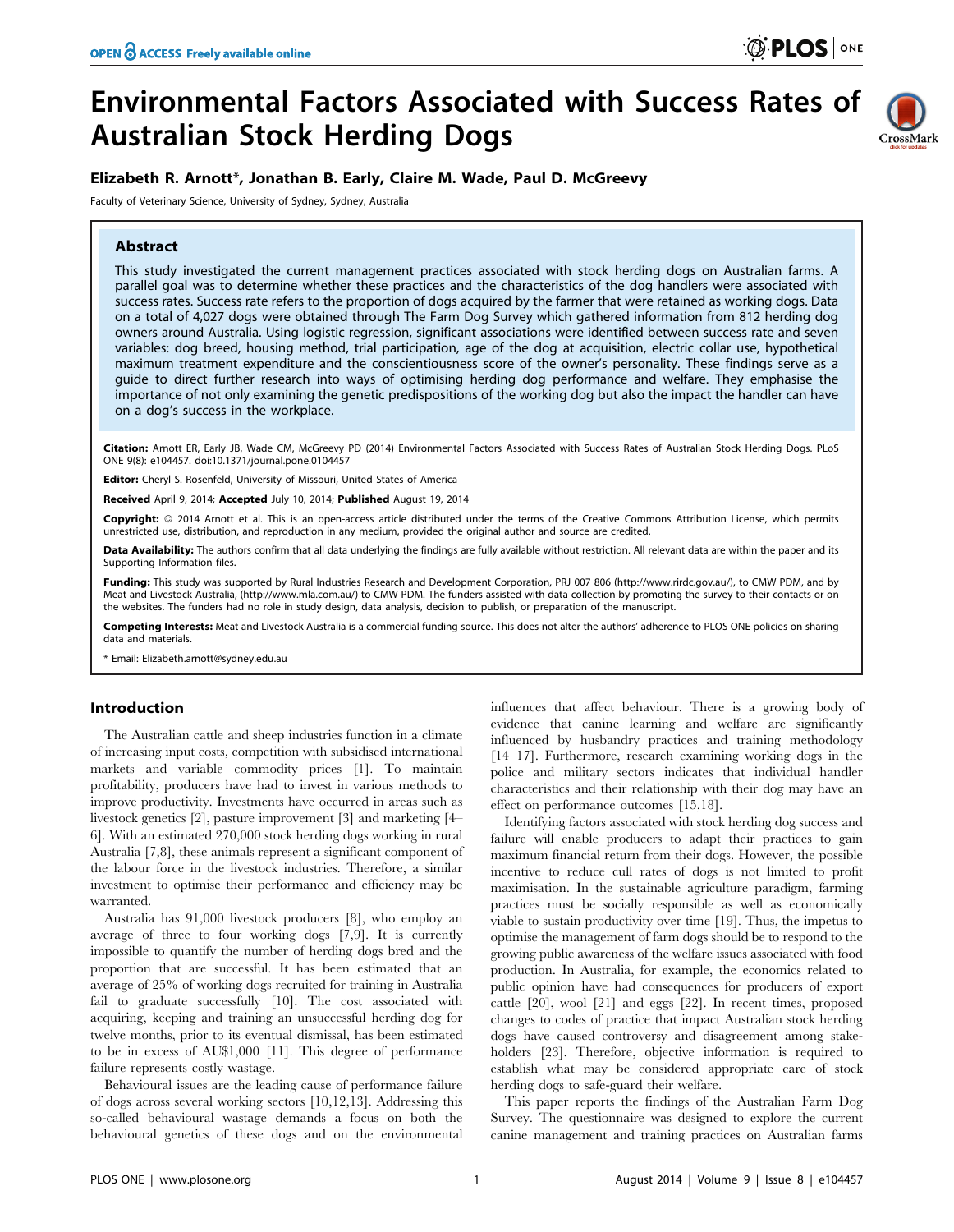and the characteristics of the farmers who handle and breed the working dogs. These variables were analysed to explore potential risk factors for herding dog failure.

# Materials and Methods

#### Ethics Statement

Approval for this study was granted from the University of Sydney Human Research Ethics Committee (Approval number 15474).

#### The Questionnaire

Prior to publication of the questionnaire, advice was sought from members of the Working Kelpie Council of Australia to ensure that the question terminology was appropriate for the target audience. A pilot distribution of the survey to 125 solicited participants led to some minor modifications prior to widespread distribution.

The online version of the Farm Dog Survey was administered for a three-month period from 10 March 2013 to 10 June 2013. All promotional materials indicated that a hard copy of the survey with a reply paid envelope could be provided to participants on request.

The target population for the survey was all stock herding dog users in Australia. Participation was encouraged with an incentive in the form of the opportunity to win commercial working dog food in a prize draw at the end of the survey period. An introductory message gave participants the option to respond anonymously and the assurance of confidentiality if they chose to leave their details to enter the prize draw.

A link to the online questionnaire was posted on the websites of the University of Sydney, Meat and Livestock Australia and the Working Kelpie Council of Australia. It was advertised through features in multiple rural newspapers, on two national television programmes and in two agricultural magazines with Australiawide distributions. The committee of the 2013 Casterton Kelpie Auction (one of Australia's leading working dog auction events) promoted the survey in a mail-out to past and present vendors and purchasers. The researchers also recruited survey participants, in person, at herding dog trials during the study period.

The online version of the Farm Dog Survey was constructed using the survey system Qsmart (Torque Management Systems Limited, Auckland, New Zealand). The entire questionnaire had a maximum of 143 items divided into 10 sections. However, participants had fewer questions to answer if they responded in the negative to questions about certain activities, such as breeding or trialling of dogs. Furthermore, the participants had the option in three sections of the questionnaire to give details on up to three of their dogs. Choosing to answer these questions for one or two dogs reduced the number of questions to be answered by 28 or 56, respectively. The logic system of the online survey allowed for the redirection of participants to questions of relevance. Sections 8 and 9 of the questionnaire asked participants to indicate the value they placed on various physical and behavioural traits in the working dog and were not relevant to the current report. The remaining eight sections are summarised below. For the complete questionnaire see Questionnaire S1.

Section 1 gathered details on the size and location of the respondent's main property, the numbers and types of livestock produced and the number of working dogs used.

Section 2 asked the respondent to give details on one to three of the dogs they currently work with most often. These details included the dogs' signalment, usage, origin and purchase cost, housing, recent veterinary expenses and trial participation and performance.

Section 3 was available to those participants who reported that they bred working dogs. Questions related to the breed and number of dogs in their breeding program, the purpose and aims of their breeding program, the degree of in-breeding they are willing to employ and the age and price of their pups at sale.

Section 4 investigated the workload of the dogs by asking their owners, ''at peak times, how much time does your top dog spend working on average, each day and each week?'' Respondents could select ''less than two hours'', ''two to four hours'', ''four to six hours'' or ''more than six hours'' per day and from one to seven days per week. In addition, they were asked how often their dogs were exercised (including time spent off the chain or out of the cage) during off-peak periods. The response options were; ''less than weekly", "weekly", "twice weekly", "three to five times each week", "daily" and "at least twice daily".

Section 5 asked for the reason, destination and age of dismissal of up to three dogs that the respondent had stopped working with due to failure and due to retirement. They were asked to report the percentage of the dogs they acquire or retain for work that become successful working dogs. The options were "less than 50%", "50-64%'', ''65–79%'', ''80–99%'' and ''100%''.

Section 6 was modelled on Section 4 of the Australian Animal Welfare Strategy (AAWS) Working Dog Survey [10]. Questions related to the method and equipment used to train stock herding dogs and the dog-training education of the respondent. Respondents were categorised as using positive reinforcement if they described using ''food treats'', ''patting'' or ''verbal praise'' when training. In addition, respondents were asked ''how much time is spent with the dog during an average training session?'' The options were; ''I don't have formal training sessions'', ''less than 15 minutes'', ''15–30 minutes'', ''30–60 minutes'' and ''greater than one hour''. Respondents were also asked to select how many training sessions they give per month from the options: ''I don't have formal training sessions", "less than eight", "eight to 15", ''16–30'' and ''more than 30''.

Section 7 asked the respondents to estimate the yearly routine costs of owning a working dog and, secondly, what they would be willing to spend on their best dog to allow it to return to work from illness or injury. They could choose a response from one of six categories ranging from ''AU\$200 or less'' to ''more than AU\$5,000''.

Section 10 requested basic demographic information from the respondents but also asked them to choose one of four descriptions to reflect their general attitude towards, and perception of, their working dogs. These were; "companion", "workmate", "employee'' and ''a workplace resource only''. Finally, the survey contained the ten-item Big Five Inventory (BFI-10) human personality test which consists of 10 short-phrase items rated on a five-point scale from ''disagree strongly'' to ''agree strongly'' [24]. The BFI – 10 is an abbreviated version of the 44 item Big Five Inventory (BFI-44) which is designed to measure and describe personality in terms of the five personality dimensions 'neuroticism', 'extraversion', 'openness', 'agreeableness' and 'conscientiousness'. As the validity of the measurement of the agreeableness trait has been found to suffer in the abridged version of the BFI, an additional item was added to the test to measure this trait [24]. A twelfth phrase, taken from the BFI-44, was added to further assess the openness trait. This was decided after consultation with the Working Kelpie Council members who believed that for the population in question, Australian livestock producers, openness to ideas and actions was more relevant than openness to fantasy and aesthetics. Without the addition of the twelfth item, the BFI-10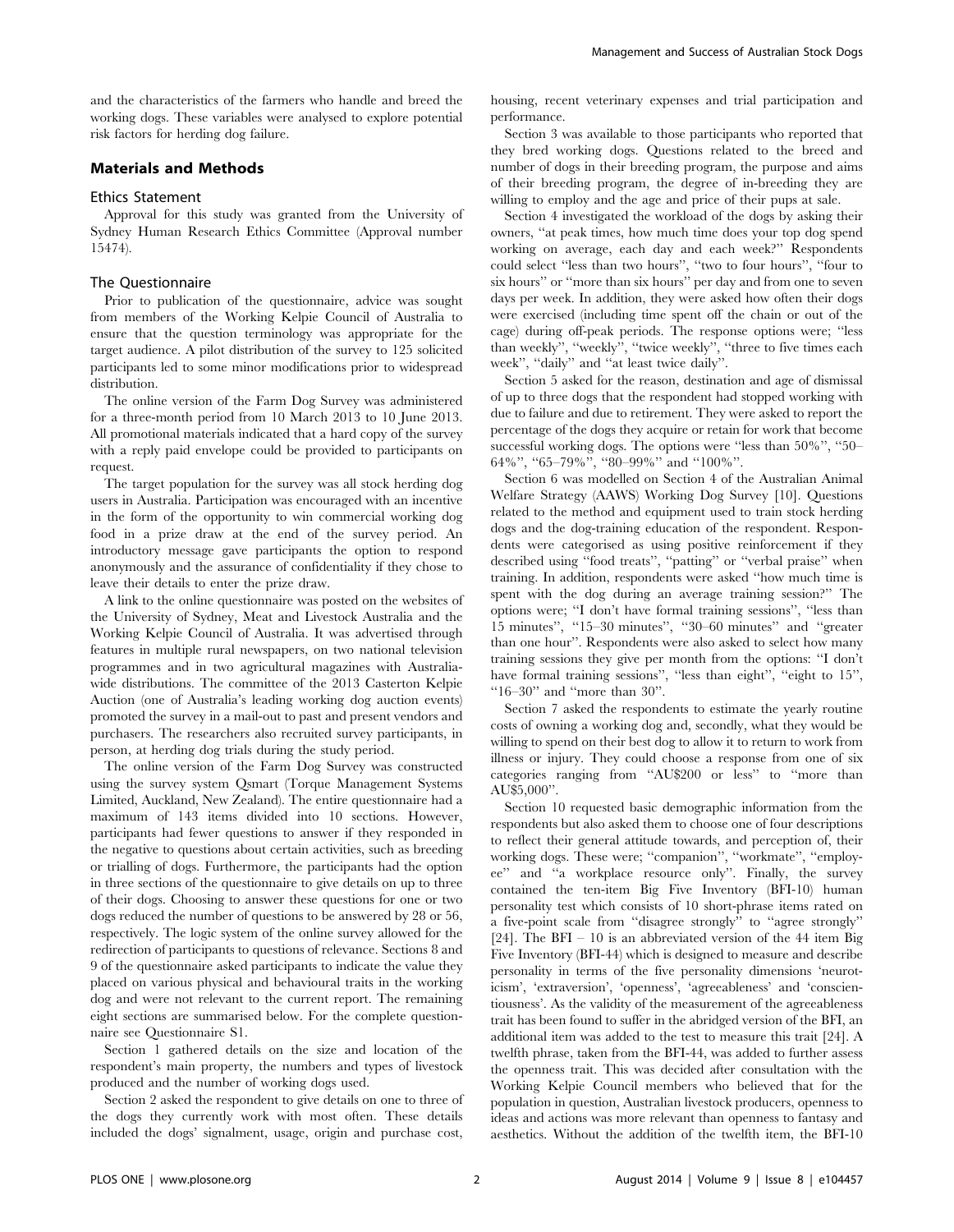assesses openness with an emphasis on fantasy and aesthetics rather than ideas and actions [24]. Participants were scored from one (low expression) to five (high expression) for each of the five personality traits according to their average ratings on the twelve statements.

## Calculations and Analysis

The outcome variable of interest was termed ''success rate''. This was defined as the percentage of the dogs acquired by respondents for training or immediate use as a herding dog that ultimately became successful working dogs. The converse of the success rate was considered the "cull rate". As the survey respondents selected from success ranges, for example 80–99%, the midpoints of the ranges were used to calculate the overall mean success rate. To achieve adequate sample sizes within the levels of the variables and to allow for meaningful comparisons between outcomes, the success variable was collapsed to a binary outcome; below average success and average or above average success.

Logistic regression was used to compare the respondents' reported success rates with 22 variables that related to their gender, age, personality and view of their dog, their dog training methodology and experience, their involvement in breeding and breeding practices, the work demands on their dogs during peak periods, the frequency of exercise they provide their dogs and the number of dogs they own.

A second logistic regression was performed to compare the reported success rates with 11 variables describing the dogs the respondents currently work with most often. These variables related to the dogs' breed and sex, their origin, cost, age and training level at acquisition, the type of work they perform, participation in working dog trials, housing and veterinary expenses. Logistic regression was used for this analysis as every generalized linear mixed model analysis that included owner as a random factor failed to converge.

In both cases, the logistic regression initially contained a full model and used stepwise backward elimination. The least significant dependent variables were removed from the model. The Wald test was used for dropping terms and significance was set at  $p<0.05$ . The Wald test is equivalent to an F statistic when the data are balanced but is a standard statistic for unbalanced data such as these. For the significant explanatory variables remaining in the final model, the means of their fitted values were calculated to measure the mean probability of average or above average success.

Additionally, the variables dropped from the models were tested for significant associations with success rates  $(p<0.05)$  by chisquared analysis.

Analysis was performed using the program Genstat,  $16^{\text{th}}$ Edition (VSN International Ltd, Hemmel Hempstead, UK).

## Results

#### The Sample

Eight hundred and twelve responses were received of which 98.6% were online submissions. The respondents submitted details for 1,806 of the dogs currently working, 864 dogs they had most recently dismissed and 1,357 dogs they had most recently retired.

#### Canine Success and Failure

The mean success rate reported by survey respondents  $(n = 812)$ was  $80\%$  (SE = 1.4%). Table 1 shows the range of success rates reported by respondents.

For the 864 dogs most recently failed by respondents, 89 per cent were for non-health related problems. Table 2 details respondents' reasons for dismissing the dogs.

# Logistic Regression

A total of seven factors emerged from the two regression analyses as significantly associated with canine success rates; dog breed, housing style, trial participation, age at acquisition, use of electric collars, hypothetical maximum treatment expenditure and owner conscientiousness score.

#### Canine Factors

Dog Breed. The breed of the working dogs currently used by the respondents was significantly associated with success rates of recruited dogs. It can be seen in Table 3 that owners of a cattle dog crossbred reported below average success significantly more often than other dog breed owners and had the lowest mean probability of reporting average or above average success rates.

Housing methods. The way in which respondents housed their stock herding dogs was associated with the cull rates they reported, exposing a significant difference between owners who housed their dogs on a chain and those who provided either an individual pen or a group pen for their working dogs. As indicated in Table 4, the highest probability of having average or greater success rates belongs to respondents housing their dogs in a group yard/pen while the respondents housing their working dogs in a group cage or on a chain have the lowest probability of having average or greater success rates.

Working dog trial participation. As seen in Table 5, 267 of the 1,806 herding dogs described participated in working dog trials. Forty-three of these dogs were used only for trials. The remaining 84% performed herding work outside of competitions. Dogs competing in working dog trials had a significantly greater chance of falling into the group of respondents reporting average or above-average success rates.

Age of dog at acquisition. Respondents who had acquired a dog when it was older than six months of age reported below average success rates significantly more often than those acquiring pups at a younger age or breeding their own working dogs. Table 6 details the probability of average or greater success for respondents according to the age they acquired dogs.

#### **Owner Factors**

Use of electric shock collar (e-collar) in training. The vast majority of respondents (93%) do not use e-collars to train their working dogs. However, Table 7 indicates that below average success rates were reported significantly more often by respondents who do use e-collars.

Hypothetical maximum expenditure to save best working dog from illness or injury. Figure 1 shows a positive association between the amounts of money respondents would be prepared to spend to treat their best dog to return it to work and the frequency with which they report success rates that are average and above  $(p<0.001)$ .

Owner personality – conscientiousness score. Of the five personality traits tested, only conscientiousness was significantly associated with respondents' self-reported canine recruitment success rates  $(p = 0.007)$ . All respondents scored between two and a half  $(n = 9, SE = 0.17, reference level)$  and five  $(n = 178,$  $SE = 0.03$ ) with a mode score of four  $(n = 281, SE = 0.03)$ . As indicated in Figure 2, a trend was observed of increasing success rate with increasing conscientiousness score.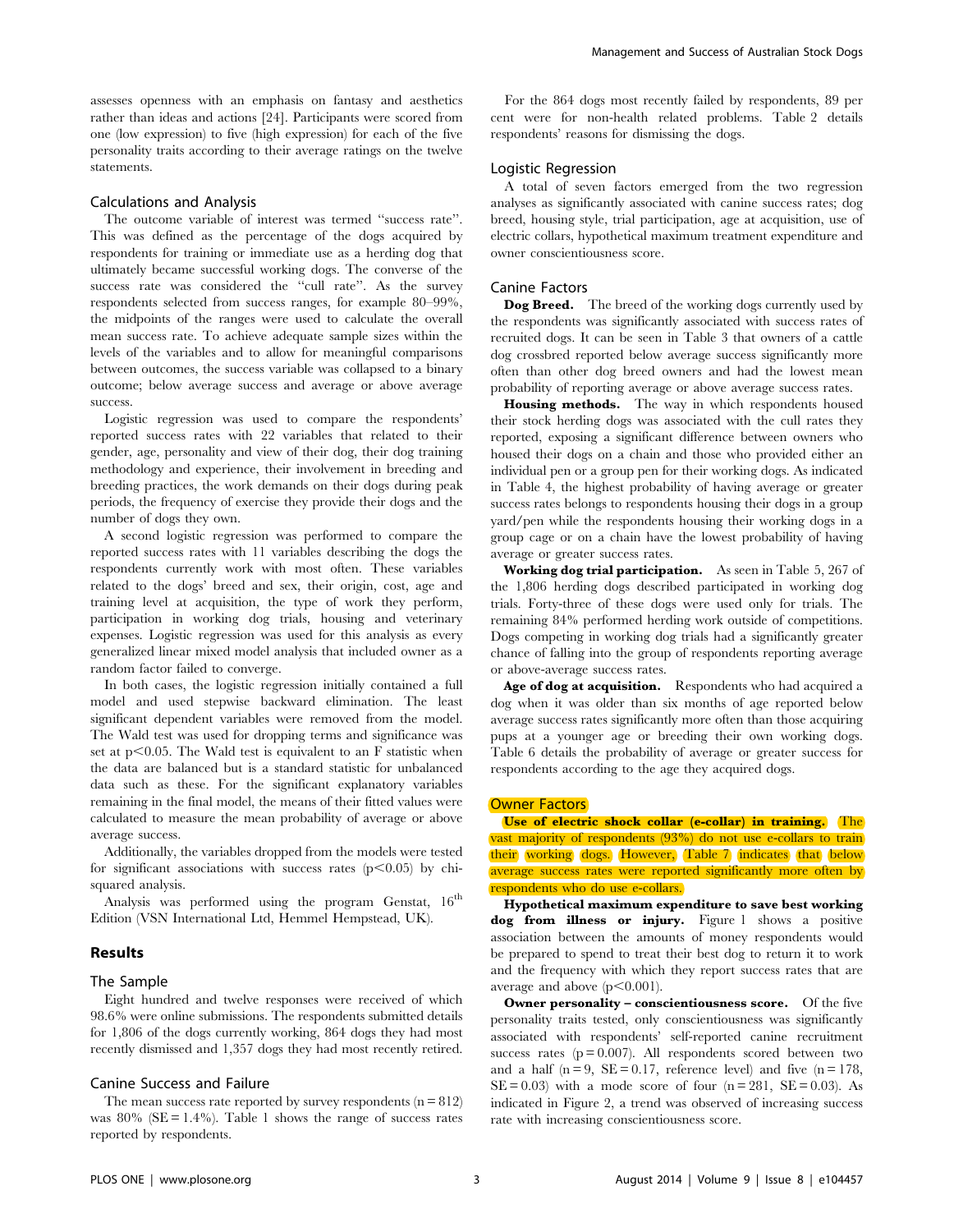Table 1. Estimates by Farm Dog Survey respondents of the percentage of dogs they acquire for stock herding work that become successful working dogs.

| <b>Success category</b>                 | <b>Success Rate</b> | Number of responses (%) |
|-----------------------------------------|---------------------|-------------------------|
| Below average success $(<80\%)$         | Less than 50%       | 60(7.4)                 |
|                                         | 50-64%              | 87 (10.7)               |
|                                         | 65-79%              | 158 (19.5)              |
| Average and above success $(\geq 80\%)$ | 80-99%              | 364 (44.8)              |
|                                         | 100%                | 143 (17.6)              |

doi:10.1371/journal.pone.0104457.t001

#### Chi-Squared Analysis

Of the 26 variables dropped from the regression models, five were found to be significantly associated with success rate during chi-squared testing; training level at acquisition, insurance status, training with positive reinforcement, canine exercise frequency and the handler's view of their dog. Table 8 lists the variables dropped from the regression model that were not significant in chisquared analysis.

#### Canine Factors

Training level at acquisition. The variable related to the prior training level of dogs upon acquisition by respondents was dropped from the regression model but showed a significant association with success rates when tested during chi-squared analysis ( $p = 0.03$ ,  $X^2 = 8.8$  (3)). Figure 3 shows a trend of increasing probability of average or higher success rate as the extent of training at acquisition decreases. The majority of dogs were acquired unstarted ( $n = 967$ ,  $SE = 0.02$ ), 27% were bred by the current owner  $(n = 494, \text{ SE} = 0.02), 13\%$  were started at acquisition  $(n = 226, SE = 0.03)$  and the smallest group were the fully trained dogs ( $n = 118$ , SE 0.05).

Insurance status. Chi-squared analysis revealed a significant association between success rate and positive dog insurance status. However, Table 9 reveals that relatively few respondents report insuring their dogs.

## Owner Factors

Use of positive reinforcement in training. Although dropped from the regression model, the use of positive reinforcement in dog training was significantly associated with success rate in the chi-squared analysis ( $p = 0.01$ ,  $X^2 = 6.3(1)$ ). Table 10 shows that the majority of respondents employ some form of reward for at least part of their training. This group of respondents had an increased probability of reporting average or greater success rates.

Exercise frequency. Success rate was positively associated with exercise frequency ( $p = 0.003$ ,  $X^2 = 18(5)$ ) as seen in Figure 4.

The highest probability of reporting 80% success or more was 0.66  $(n = 264, SE = 0.03)$  and applied to respondents who exercise their dogs at least twice daily. In contrast, the mean probability of greater success for those exercising their dogs less than weekly was  $0.57$  (n = 5, SE = 0.22).

Respondent's view of their working dogs. In chi-squared testing a significant association was found between the view handlers took of their dogs and their reported recruitment success rates ( $p = 0.006$ ,  $X^2 = 12.4(3)$ ). Fifty-four per cent of respondents viewed their dogs as ''workmates''. These respondents had the same probability of average or greater success ( $p = 0.63$ ,  $n = 436$ ,  $SE = 0.02$ ) as respondents who viewed their dogs as "employees"  $(p = 0.63, n = 77, SE = 0.06)$ . A probability of average or greater success of 0.65 ( $n = 172$ ,  $SE = 0.04$ ) belonged to the 21% of respondents who viewed their dogs as ''companions''. Figure 5 shows that respondents who viewed their dogs as ''a workplace resource only'' recorded the highest proportion of below average success. These respondents has a probability of average or above success of 0.59 ( $n = 114$ ,  $SE = 0.05$ ).

# Discussion

Working dog success rates may be definitively measured by several of the organisations raising and training guide dogs [12,25,26], detection dogs [27,28] and military dogs [13]. These facilities can keep records of the total number of dogs purchased or bred for training, follow a testing protocol to assess the progress of these dogs and elect to pass or fail them based on the results. Although the validity of these protocols is rarely established [29], they permit quantification of recruitment success beyond what is currently possible for stock herding dogs. The current results address some of that shortfall and provide the greatest insight, to date, into the success rates of Australian herding dogs and the reasons given for their failure.

The reasons for culling working dogs are overwhelming described as behavioural in nature in the current, and in previous, studies [10,13]. To address this, several authors have examined the

Table 2. Reasons Farm Dog Survey respondents failed dogs (n = 864) that they acquired for stock work.

| Dismissal reason category | <b>Reason for dismissal</b>              | Number of dogs (%) |
|---------------------------|------------------------------------------|--------------------|
| Behavioural reasons       | Lack of working instinct/natural ability | 469 (54.3)         |
|                           | Temperament problems                     | 223 (25.8)         |
|                           | Training problems                        | 79(9.1)            |
| Medical reasons           | Health problems                          | 80(9.3)            |
|                           | Inadequate fitness/stamina               | 13(1.5)            |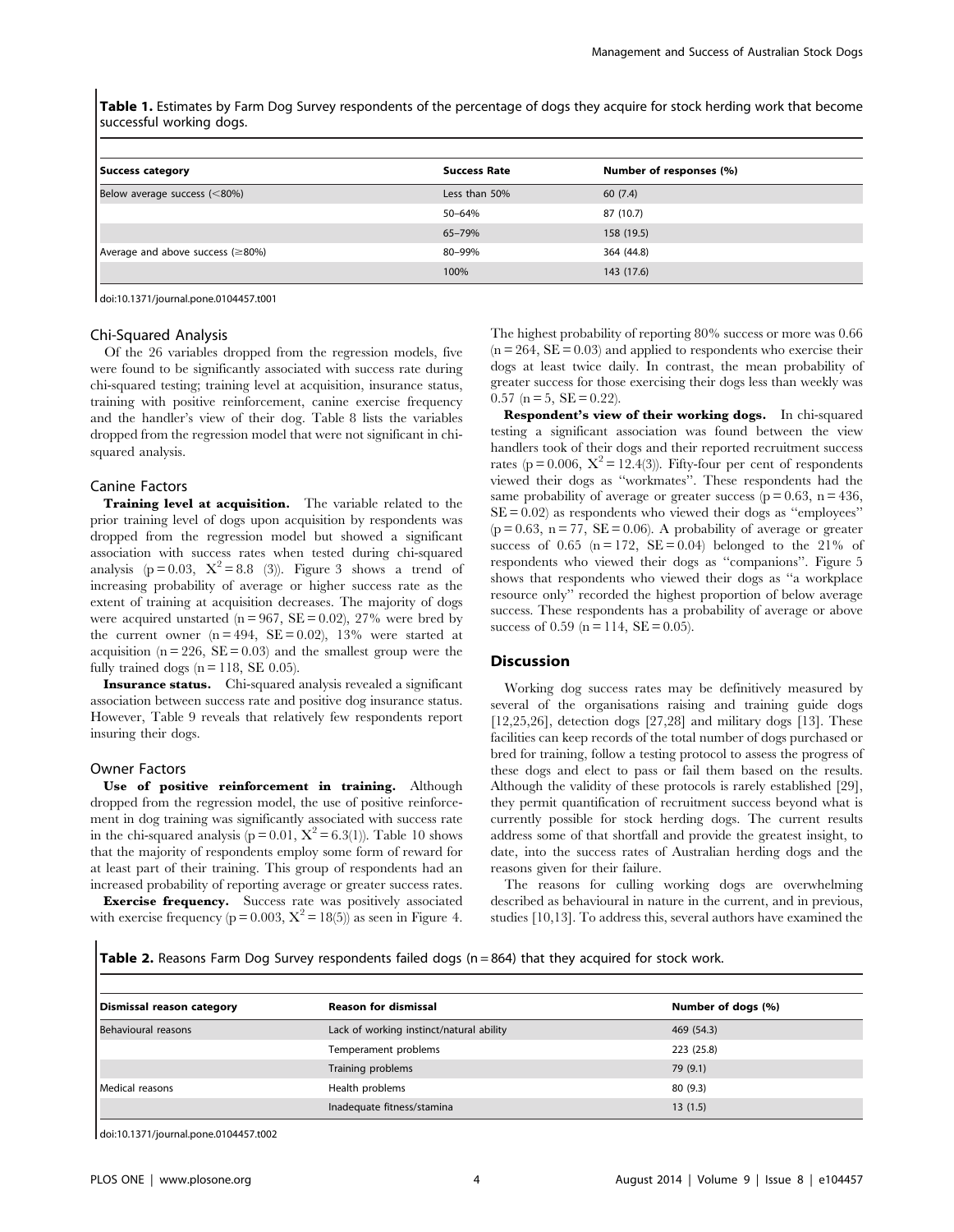Table 3. Breeds of dogs owned by survey respondents who reported either below average success rates (<80%) or average and greater success rates  $(\geq 80\%)$  of dogs acquired for stock work.

| Variable            | p-value (Wald test) | Mean probability of<br>average or greater success | Standard error of the<br>proportion | <b>Number of responses</b> |
|---------------------|---------------------|---------------------------------------------------|-------------------------------------|----------------------------|
| Dog Breed           | 0.027               |                                                   |                                     |                            |
| Border collie       | Reference level     | 0.60                                              | 0.03                                | 288                        |
| Border collie cross | 0.434               | 0.52                                              | 0.04                                | 127                        |
| Cattle dog          | 0.670               | 0.67                                              | 0.09                                | 24                         |
| Cattle dog cross    | 0.013               | 0.30                                              | 0.10                                | 20                         |
| Coolie              | 0.558               | 0.58                                              | 0.10                                | 26                         |
| Coolie cross        | 0.788               | 0.63                                              | 0.11                                | 19                         |
| Kelpie              | 0.050               | 0.66                                              | 0.01                                | 1,078                      |
| Kelpie cross        | 0.179               | 0.64                                              | 0.04                                | 151                        |
| Other               | 0.309               | 0.68                                              | 0.06                                | 71                         |

Summarised are the p-values emerging from stepwise backward elimination logistic regression analysis, the probability of average or greater success and the number of each breed reported.

doi:10.1371/journal.pone.0104457.t003

heritability of behavioural traits valued in working dogs [30–33]. Heritability estimates for behavioural traits, although often low to moderate, are usually sufficiently high for genetic gain to be possible through selective breeding. Low heritability estimates may result from imprecise behavioural evaluations but also emphasise that the environment's role in the manifested behaviours is significant. The current study identifies non-genetic factors with a possible effect on stock working dog success rates.

The nature of survey data requires a consideration of their accuracy. For example, respondents were asked to make estimations of their culling history which are undoubtedly subject to recall bias. High cull rates and certain management practices are at risk of being under-reported due to the human tendency towards ''Socially Desirable Responding'' [34]. The assurance of anonymity given to survey respondents was intended to at least partially mitigate this outcome. An additional limitation of the study, which must be acknowledged, is the recruitment method used to enlist participants. A random sample of herding dog owners could not be assured. Despite this, the sample achieved was representative of the Australian farming population in several aspects. For a comparison of the characteristics of the survey participants with those of the Australian farming population see

Arnott et al. [11]. This study does not imply causation between the variables investigated and working dog cull rates. The results serve to document common working dog management practices on farms and the associations serve to direct further research into areas of potential benefit to the dog-handler dyad.

A working dog is at risk of underperforming if good health and welfare are not adequately maintained. A link between compromised welfare and performance has been well demonstrated as frustrated, apathetic or fearful animals have difficulty learning and concentrating [15,35–37]. Welfare may be compromised by failing to meet a dog's needs for socialisation [38], stimulation [39,40] and comfort [37] or by causing it fear [41] or pain [42]. However, the exact ''needs'' of the dog are yet to be definitively established [43]. Identifying management practices that were associated with below average success in herding dogs, leads one to consider the impact the practices may have on canine welfare and, subsequently, on learning and performance.

Confinement of dogs, and other animals, can result in behavioural abnormalities [44,45]. Although optimal housing for working dogs has not been established, the influence of housing on performance is likely to be significant. Beerda et al. [45] investigated the effects of social and spatially restricted housing

Table 4. Housing style provided to dogs owned by survey respondents who report either below average success rates  $(<80%)$  or average and greater success rates ( $\geq$ 80%) of dogs acquired for stock work.

| Variable                         | p-value (Wald test) | Mean probability of<br>average or greater success | <b>Standard error</b><br>of the proportion | <b>Number of responses</b> |
|----------------------------------|---------------------|---------------------------------------------------|--------------------------------------------|----------------------------|
| Housing of dogs                  | < 0.001             |                                                   |                                            |                            |
| Individual shelter on chain      | Reference level     | 0.56                                              | 0.02                                       | 584                        |
| Group shelter with yard/pen      | < 0.001             | 0.77                                              | 0.03                                       | 151                        |
| Group cage                       | 0.855               | 0.53                                              | 0.09                                       | 30                         |
| Individual cage                  | 0.111               | 0.62                                              | 0.02                                       | 488                        |
| Individual shelter with yard/pen | < 0.001             | 0.71                                              | 0.02                                       | 457                        |
| Indoors with humans              | 0.094               | 0.65                                              | 0.05                                       | 96                         |

P-values emerging from stepwise backward elimination logistic regression analysis, the probability of average or greater success and the number of dogs in each housing design are reported.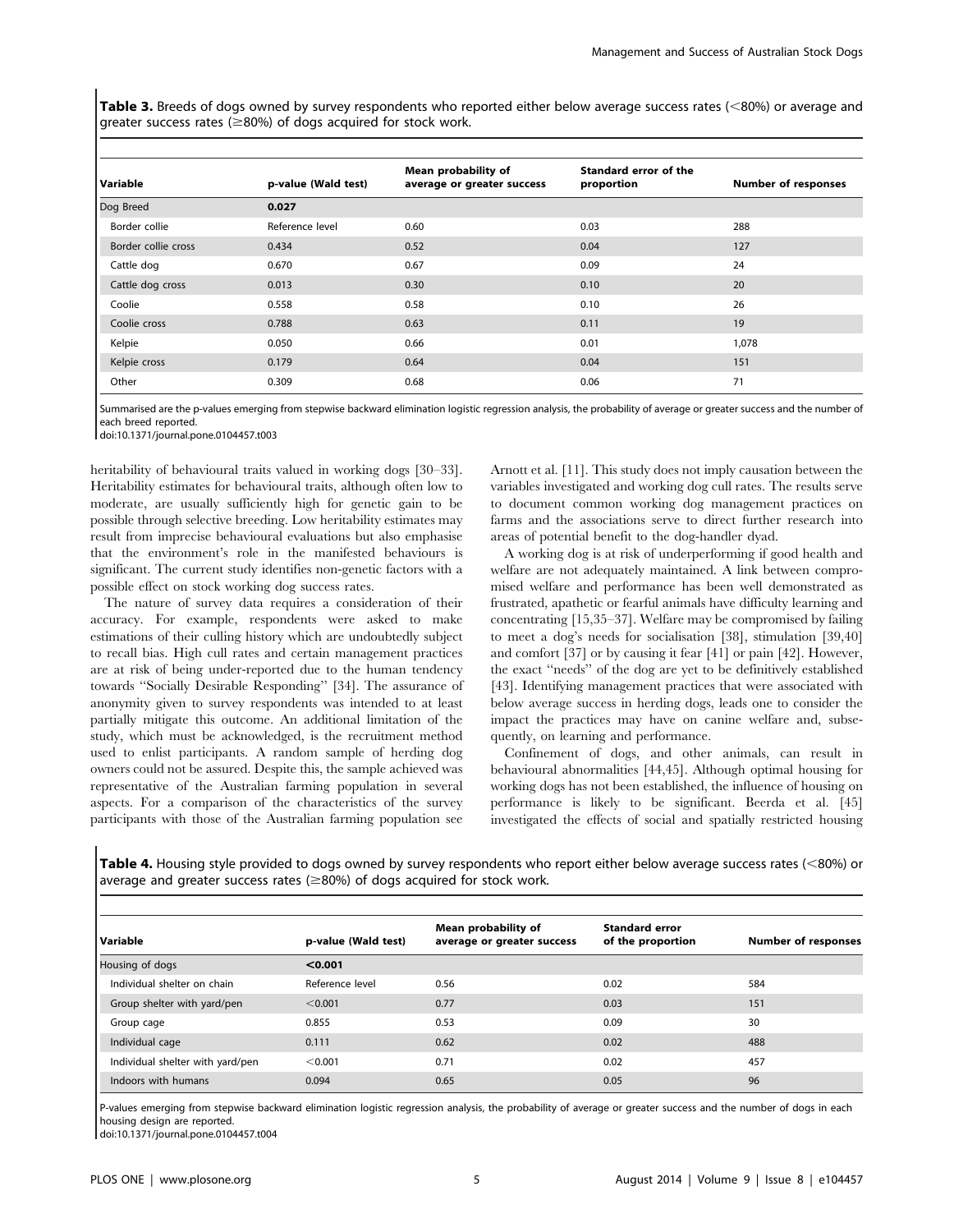Table 5. Total numbers of dogs participating and not participating in working dog trials that are owned by respondents reporting below average ( $<80\%$ ) and average or above average ( $\geq80\%$ ) recruitment success rates.

| Variable                | p-value (Wald test) | Mean probability of average or<br>greater success | Standard error of the<br>proportion | <b>Number of responses</b> |
|-------------------------|---------------------|---------------------------------------------------|-------------------------------------|----------------------------|
| Dog trial participation | 0.034               |                                                   |                                     |                            |
| Yes                     | Reference level     | 0.70                                              | 0.03                                | 267                        |
| <b>No</b>               | 0.034               | 0.62                                              | 0.01                                | 1,539                      |

P-values emerging from stepwise backward elimination logistic regression analysis and the probability of average or greater success are reported. doi:10.1371/journal.pone.0104457.t005

on dogs. When challenged by novel or startling stimuli, dogs that had been chronically stressed by restricted housing conditions, displayed behaviours considered indicative of uncertainty, aggression and excitement. These behaviours can all be reasons for poor performance and even dismissal in herding dogs [46,47].

This study documented the canine housing methods employed by Australian farmers. It was assumed that, regardless of housing style, some form of shelter was supplied to the dogs, in accordance with current codes of practice [23]. No information was gathered about the size of enclosures, the lengths of tethers or the numbers of dogs combined in group housing. Most of the dogs reported in this study were kept on chains. The prevalence of chaining, as a method of housing working dogs, can be explained by the low cost involved as minimal infrastructure is required. However, the greatest probability of achieving higher success rates was among respondents who housed their dogs in group pens or yards. There are several benefits to this style of kennelling which could confer an advantage to the dogs. Firstly, freedom from tethering or caging gives the dogs the ability to exercise more choice and control within the environment. Secondly, the dogs are provided with the enrichment of conspecific socialisation, including play. Multiple studies report an increased risk of repetitive behaviours in individually housed dogs which are believed to indicate compromised psychological wellbeing [38,48]. Hetts et al. [49] showed that, compared to dogs housed in social isolation, dogs housed in pairs vocalised less, had fewer stereotypies and longer sleep duration. However, in the current study, owners who housed their dogs in group cages did not report success rates that were significantly different to owners who chained dogs ( $p = 0.53$ ). It is possible that this could reflect an issue with stocking density or enclosure size, but the very small sample size  $(n = 30)$  for group cages) makes it unwise to draw conclusions. It appears that the group pen environment benefits welfare by ameliorating some of the frustration which can arise from kennelling and may result in a well-rested, well-adjusted working dog capable of reaching its potential.

Respondents who kept a dog individually in a yard or pen also had a significantly higher probability of average or greater success than those respondents chaining their dogs  $(p<0.001)$ . A significant difference was not revealed for individually caged dogs  $(p = 0.11)$ . Data were not collected to establish if the pens and yards provided dogs with advantages of size, hygiene, environmental complexity or perceived freedom of movement compared to cages and tethering. As previous studies have often focused on laboratory, shelter and military dogs [48–50], tethering has not closely been examined. A study of sled dogs comparing tethering to penning described some differences in the behaviour of the dogs in the two environments. However, conclusions could not be drawn on the relevance of these differences to the welfare of the dogs [51].

A small proportion of the dogs described (5%) were kept inside the house with the handler. Although the probability of these respondents reporting higher success rates was greater than those who chained their dogs, this difference failed to reach significance  $(p = 0.094)$ . Although the standard error suggests a disparity between the sample and true population means, it must be considered that there may be a real tendency for decreasing success rates among dogs kept in the home when compared to those kept in outside group or individual shelters. Although the home environment is expected to meet the dog's needs in terms of comfort and human socialisation, some professional dog trainers suggest a training-related disadvantage associated with this arrangement. When trained responses are not required, out of work periods, isolating the dog from the handler reduces generalisation (animals giving trained responses to cues similar to those used in training) [52].

Table 6. The age dogs were acquired by owners who report either below average success rates (<80%) or average and greater success rates ( $\geq$ 80%) of dogs acquired for stock work.

| Variable             | p-value (Wald test) | Mean probability of<br>average or greater success | <b>Standard error</b><br>of the proportion | <b>Number of responses</b> |
|----------------------|---------------------|---------------------------------------------------|--------------------------------------------|----------------------------|
| Age dog was acquired | 0.002               |                                                   |                                            |                            |
| Less than 8 weeks    | Reference level     | 0.66                                              | 0.03                                       | 312                        |
| 8-12 weeks           | 0.827               | 0.67                                              | 0.02                                       | 524                        |
| 3-6 months           | 0.149               | 0.61                                              | 0.04                                       | 158                        |
| Older than 6 months  | < 0.001             | 0.56                                              | 0.03                                       | 318                        |
| Owner-bred           | 0.473               | 0.65                                              | 0.02                                       | 494                        |

P-values emerging from stepwise backward elimination logistic regression analysis, the probability of average or greater success and the number of dogs in each age group are reported.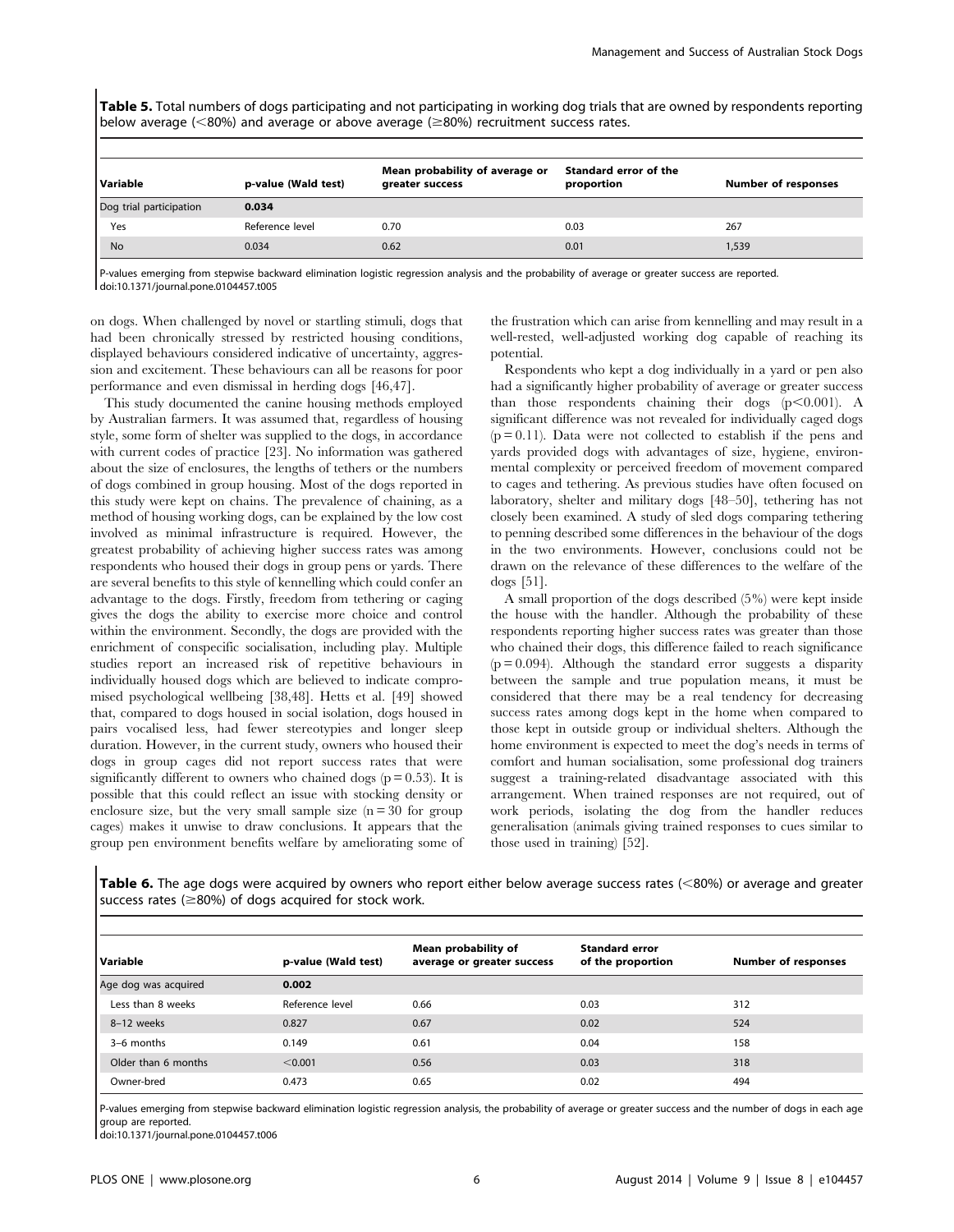Table 7. The number of respondents who report using electric shock collars in training and report either below average success rates ( $\leq$ 80%) or average and greater success rates ( $\geq$ 80%) of dogs acquired for stock work.

| Variable                           | p-value (Wald test) | Mean probability of success | Standard error of the mean | <b>Number of responses</b> |
|------------------------------------|---------------------|-----------------------------|----------------------------|----------------------------|
| Use of electric collar in training | 0.001               |                             |                            |                            |
| No                                 | Reference level     | 0.65                        | 0.02                       | 759                        |
| Yes                                | 0.001               | 0.39                        | 0.07                       | 53                         |

P-values emerging from stepwise backward elimination logistic regression analysis and the probability of average or greater success are reported. doi:10.1371/journal.pone.0104457.t007

Logically, the importance of the style of housing provided to the dogs diminishes with the time they are required to be housed. Stock herding dogs have periods of frequent and intense work during peak activity on farms [11] but, for most dogs, this activity level is not maintained all year. During off-peak periods on farms, where stock handling tasks are at a minimum, the dogs are at risk of long periods of kennelling. The significance of these off-peak periods is suggested by the finding that the number of hours worked during peak periods on farm was not significantly associated with reported success rates ( $p = 0.11$ ,  $X^2 = 6.11(3)$ ). However, the frequency of exercise provided to the dogs during off-peak periods was significantly associated with success rate  $(p = 0.003, X^2 = 18.0(5))$ . A positive correlation existed between the probability of having average or above average success rates and increasing frequency of exercise (from once weekly to at least twice daily).

The benefits of keeping the dogs physically fit and conditioned for work are clear especially when considering the requirement for some to travel up to 30 km per day while working [53]. Working dog enthusiasts frequently refer to the need for their dogs to display ''stamina'', ''heart'' and ''endurance'' [46,47] which can only be expected of a dog who is allowed to maintain its fitness [54]. However, respondents were only asked the frequency, and not the nature, of the exercise. The questionnaire described exercise as ''time spent off the chain or out of confinement''. This would include any time interacting with the outside environment or handler and is not limited to aerobically demanding activity. Therefore, the benefits of ''exercising'' the working dog should be considered greater than merely physical conditioning.

Lefebvre (2009) reported that military working dogs had lower cortisol concentrations when receiving exercise and human contact twice daily compared to twice weekly. It was hypothesised that the cortisol elevations in the latter group of dogs indicated compromised welfare due to more prolonged periods of social isolation and a subsequent effect on the dog-handler bond. These issues may be pertinent to the success of herding dogs that are not



# Estimates by respondents of maximum expenditure to save best dog from illness and their reported canine success rates

Figure 1. Success rates and respondents' estimates of maximum expenditure to save their best dog. A comparison of the proportion of respondents prepared to spend different amounts of money to save their best dog from a hypothetical illness or injury who report either below average success rates (<80%) or average and greater success rates ( $\geq$ 80%) of dogs they acquire for stock work. Error bars =  $\pm$  SE(p%). a) reference level, b) significant difference from the reference level ( $p$ <0.05). doi:10.1371/journal.pone.0104457.g001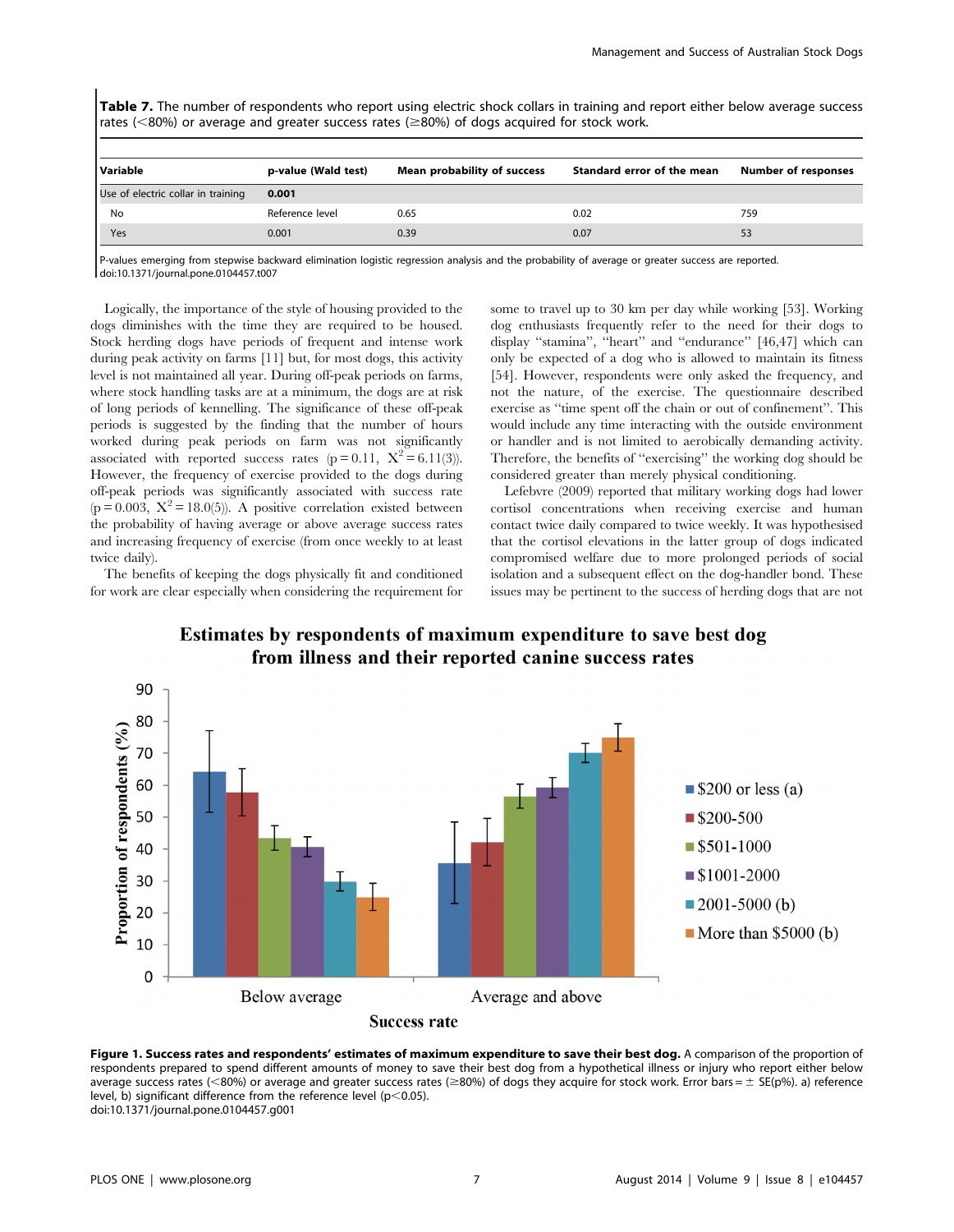

Figure 2. Probabilities of average or greater success and conscientiousness of handler. Mean probabilities of respondents with conscientiousness personality scores from two and a half to five (as measured by the BFI-10) reporting an average or greater success rate ( $\geq$ 80%) of the dogs they acquire for stock work. Error bars =  $\pm$  SE(p). doi:10.1371/journal.pone.0104457.g002

given regular stimulation and positive interaction with their owners. The result may be a dog that under-performs and is therefore at an increased risk of being culled.

The importance of enrichment and human interaction are also suggested by the positive correlation between success rates and participation in working dog trials. It could be argued that the

Table 8. Variables dropped from the regression models that were not found to be significantly associated with respondents' success rates in chi-squared analysis.

| Variable                                                              | p-value | $X^2$ -value (degrees of freedom) |
|-----------------------------------------------------------------------|---------|-----------------------------------|
| <b>Canine Factors</b>                                                 |         |                                   |
| Origin - external breeder or home-bred                                | 0.47    | 1.51(2)                           |
| Purchase price                                                        | 0.10    | 10.7(6)                           |
| Sex                                                                   | 0.43    | 2.73(3)                           |
| Veterinary costs in the last five years                               | 0.79    | 1.06(3)                           |
| Work type - utility, mustering, yard or trial only                    | 0.09    | 6.54(3)                           |
| <b>Owner Factors</b>                                                  |         |                                   |
| Absence of dog training education (including books, training schools) | 0.42    | 0.66(1)                           |
| Attendance at dog training school(s)                                  | 0.44    | 0.60(1)                           |
| Age                                                                   | 0.16    | 7.88(5)                           |
| Agreeableness score                                                   | 0.32    | 11.49 (10)                        |
| Breeder status                                                        | 0.52    | 0.41(1)                           |
| Certification in dog training                                         | 0.58    | 0.31(1)                           |
| <b>Extraversion score</b>                                             | 0.16    | 11.74(8)                          |
| Extent of inbreeding employed                                         | 0.65    | 2.48(4)                           |
| Gender                                                                | 0.50    | 0.45(1)                           |
| Neuroticism score                                                     | 0.38    | 8.59(8)                           |
| Number of dogs owned                                                  | 0.09    | 4.83(2)                           |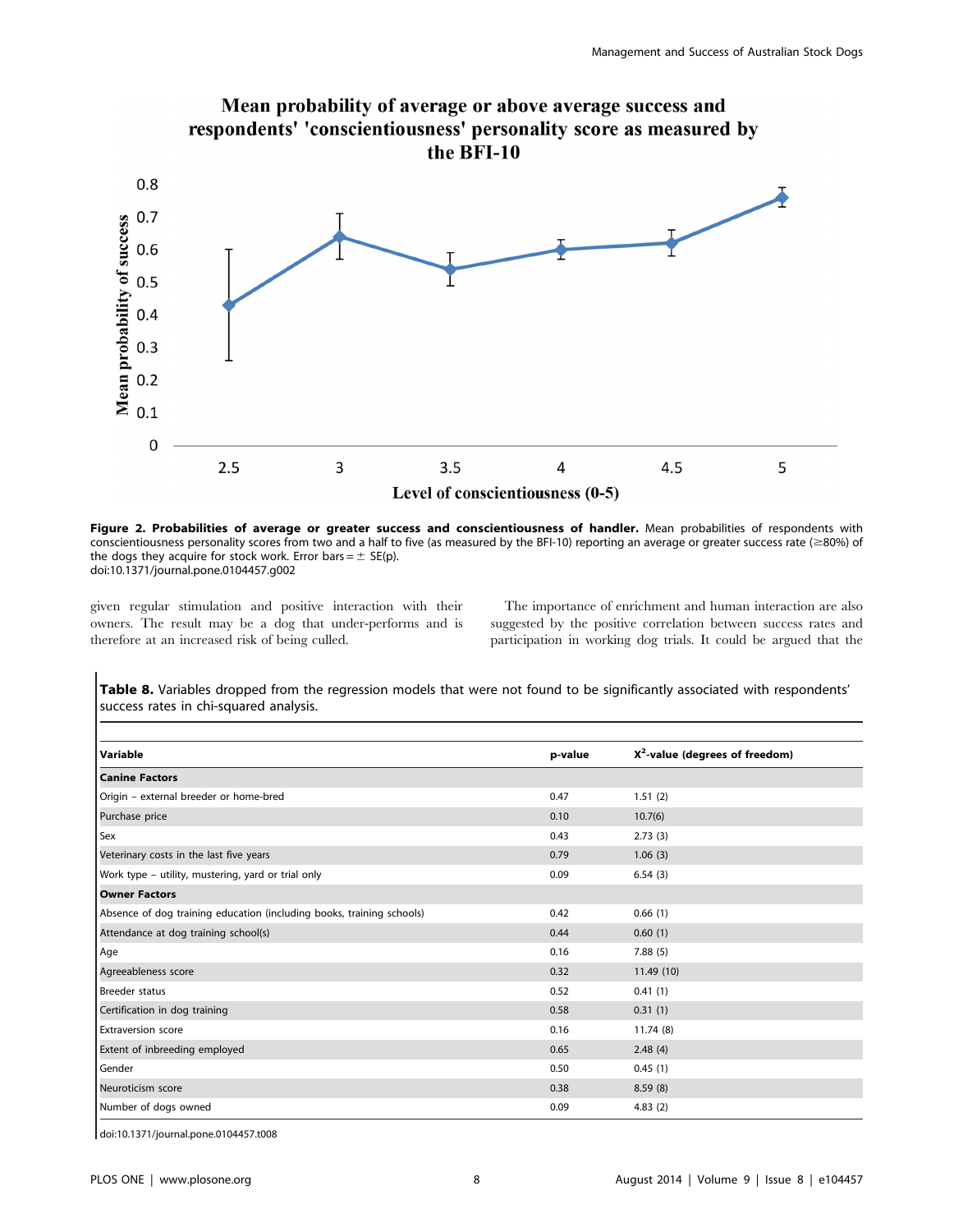

# Training level of dogs at acquisition and respondents' success rates

Figure 3. Training level of dogs at acquisition and respondents' success rates. Comparison of the proportion of dogs acquired with four different training levels by respondents who report either below average success rates (<80%) or average and greater success rates ( $\geq$ 80%) of dogs they acquire for stock work. Error bars =  $\pm$  SE(p%). doi:10.1371/journal.pone.0104457.g003

increased probability of average or above success rates for respondents competing in trials is associated with the work that is required of their dogs. There may be a perception that trial dogs require a less extensive skill set than dogs engaged in farm work and, as a result, they are subject to less selection pressure and fewer culls. However, 84% of the dogs competing in trials are also farm working dogs requiring that they are able to perform both roles adequately. In addition, there was no significant association between success rates and the types of work performed by the respondents' dogs - mustering, yard, utility and trial only ( $p = 0.09$ ,  $X^2 = 6.5(3)$ . A second hypothesis is that the benefits of trialling arise from being owned by handlers with greater training knowledge or experience. However, while there was a significant association between trial participation and attendance at dog training schools  $(p<0.001$ , unpublished data), there is no such relationship between the attendance at training schools and canine success rates ( $p = 0.44$ ,  $X^2 = 0.6(1)$ ). This is consistent with the findings from previous studies that trainer experience did not appear to be a major determinant of working dog performance and obedience in search dogs [16] and military dogs [39]. That said, Lefebvre et al (2007) identified a welfare and performance

benefit in Belgian military working dogs who engaged with their handlers in sporting activities off duty. The authors suggest that the performance benefits may arise from an improved handler-dog bond. Therefore, the increased success rates associated with trial participation by farm dogs could be related to the additional time handlers spend with the dogs to prepare for, and participate in, competitions.

The respondents' perceptions of their dogs as companions, workmates, employees or solely workplace resources were associated with success rates. The dog-handler bond, again, emerges as a possible influence on the effectiveness of the working dog. The relationships between working dogs and their handlers are arguably more complex than those that arise in a companion animal setting not least because they must operate at a distance from one another. This complexity also reflects an inherent conflict that exists for working dog handlers in ''the definition and treatment of animals as functional objects, on one hand, and sentient individuals, on the other'' [18]. That working dogs exist to perform a function with economic implications bears a similarity to other production animals. Wilkie [55] examined the issue of farmers' attitudes to these ''sentient commodities''. She proposed a

|  |  |  |  |  | Table 9. The insurance status of respondents' dogs. |  |
|--|--|--|--|--|-----------------------------------------------------|--|
|--|--|--|--|--|-----------------------------------------------------|--|

| Variable         | p-value | $X^2$ -value (degrees of<br>freedom) | Mean probability of<br>average or greater success | Standard error of the<br>proportion | <b>Number of responses</b> |
|------------------|---------|--------------------------------------|---------------------------------------------------|-------------------------------------|----------------------------|
| Insurance status | 0.04    | 4.1(1)                               |                                                   |                                     |                            |
| Insured          |         |                                      | 0.67                                              | 0.04                                | 155                        |
| Not insured      |         |                                      | 0.63                                              | 0.01                                | 1,651                      |

Summarised are the p-value,  $X^2$  value, the mean probability of average and greater success ( $\geq$ 80%) and the total number of dogs in each insurance category. doi:10.1371/journal.pone.0104457.t009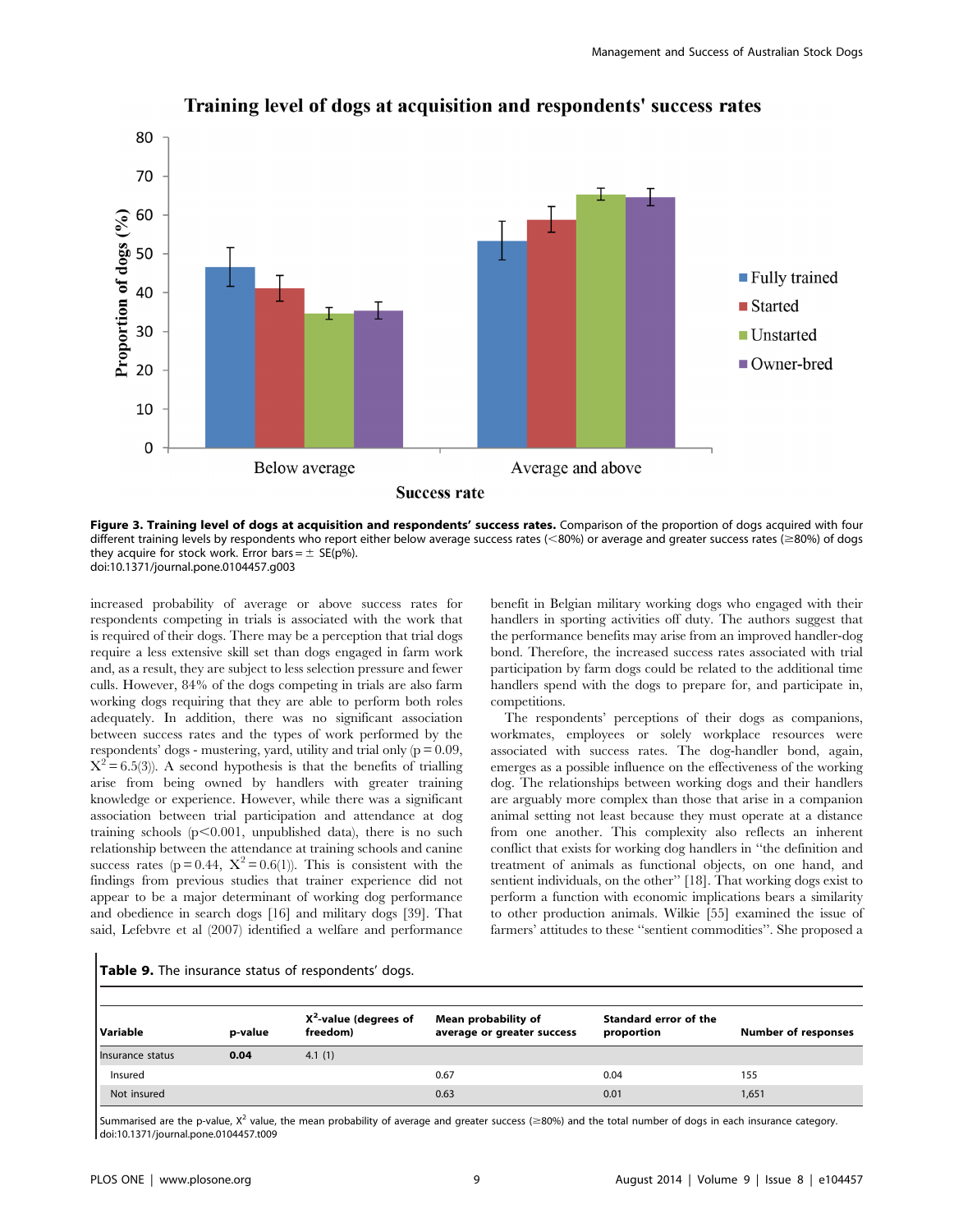| <b>Table 10.</b> The number of respondents using positive reinforcement during dog training. |         |                                      |                                                   |                                     |                            |  |  |
|----------------------------------------------------------------------------------------------|---------|--------------------------------------|---------------------------------------------------|-------------------------------------|----------------------------|--|--|
|                                                                                              |         |                                      |                                                   |                                     |                            |  |  |
| l Variable                                                                                   | p-value | $X^2$ -value<br>(degrees of freedom) | Mean probability of<br>average or greater success | Standard error<br>of the proportion | <b>Number of responses</b> |  |  |
| Use of positive<br>reinforcement in training                                                 | 0.01    | 6.3(1)                               |                                                   |                                     |                            |  |  |
| No                                                                                           |         |                                      | 0.55                                              | 0.11                                | 22                         |  |  |
| Yes                                                                                          |         |                                      | 0.63                                              | 0.02                                | 790                        |  |  |

Table 10. The number of respondents using positive reinforcement during dog training.

Summarised are the p-value,  $X^2$  value and the mean probability of average and greater success ( $\geq$ 80%). doi:10.1371/journal.pone.0104457.t010

model to describe the human-livestock interaction defined by the quadrants 'detached detachment', 'concerned detachment', 'concerned attachment' and 'attached attachment'. These states were defined by certain perceptions of the animal which may alter for an individual over time and circumstance. Each shares a commonality, respectively, with the descriptors 'workplace resource only', 'employee', 'workmate' and 'companion'. Wilkie [55] asserts that how farmers perceive and relate to livestock goes to the core of the practice of 'stockmanship'. Equally, how farmers perceive their working dogs is likely to have implications for the quality of their 'dogmanship'. Whether they form a social relationship with, or remain detached from, their dog may affect the training and care of the animal. Additionally, the performance and perceived potential of the dog may affect the handler's relationship with the dog. The results from this study show a positive correlation between the degree of ''attachment'' by the owner to their dogs and the probability of average or greater success rates. Whether respondents who have an attachment to their dogs produce fewer underperforming dogs, or are less willing to cull underperforming dogs, is unclear from the current data.

Somewhat surprisingly, owners who acquired dogs that were considered fully trained, had the highest probability of reporting lower than average recruitment success rates. This was also the finding for respondents acquiring dogs over six months of age. The highest probability of being in the greater success group belonged to those respondents who acquired unstarted dogs and dogs less than six months of age or bred their own dogs. This may be another example of the importance of the dog-handler bond as, by necessity, more time must be spent with an untrained animal to reach a point of competency. Farmers may also opt to purchase an older, fully trained dog if they feel they do not have a lot of time to spend with a dog. There is also the possibility that older, fully trained dogs are purchased by farmers who do not have the confidence, knowledge or aptitude to effectively handle and train dogs which may compromise their success rates. Finally, it must also be considered that a breeder willing to sell a dog older than six months has identified it as an animal not worthy of keeping as breeding stock or for their own purposes.

The nature of the time spent with the working dogs and the methodology of training do appear, at least by association, to be



# Off-peak exercise frequency and canine success rates

Figure 4. Frequency of exercise during off-peak periods and respondents' success rates. Comparison of the proportions of owners providing exercise to their dogs at six different frequencies, during off-peak farm work periods, who report either below average success rates (< 80%) or average and greater success rates ( $\geq$ 80%) of dogs they acquire for stock work. Error bars =  $\pm$  SE(p%). doi:10.1371/journal.pone.0104457.g004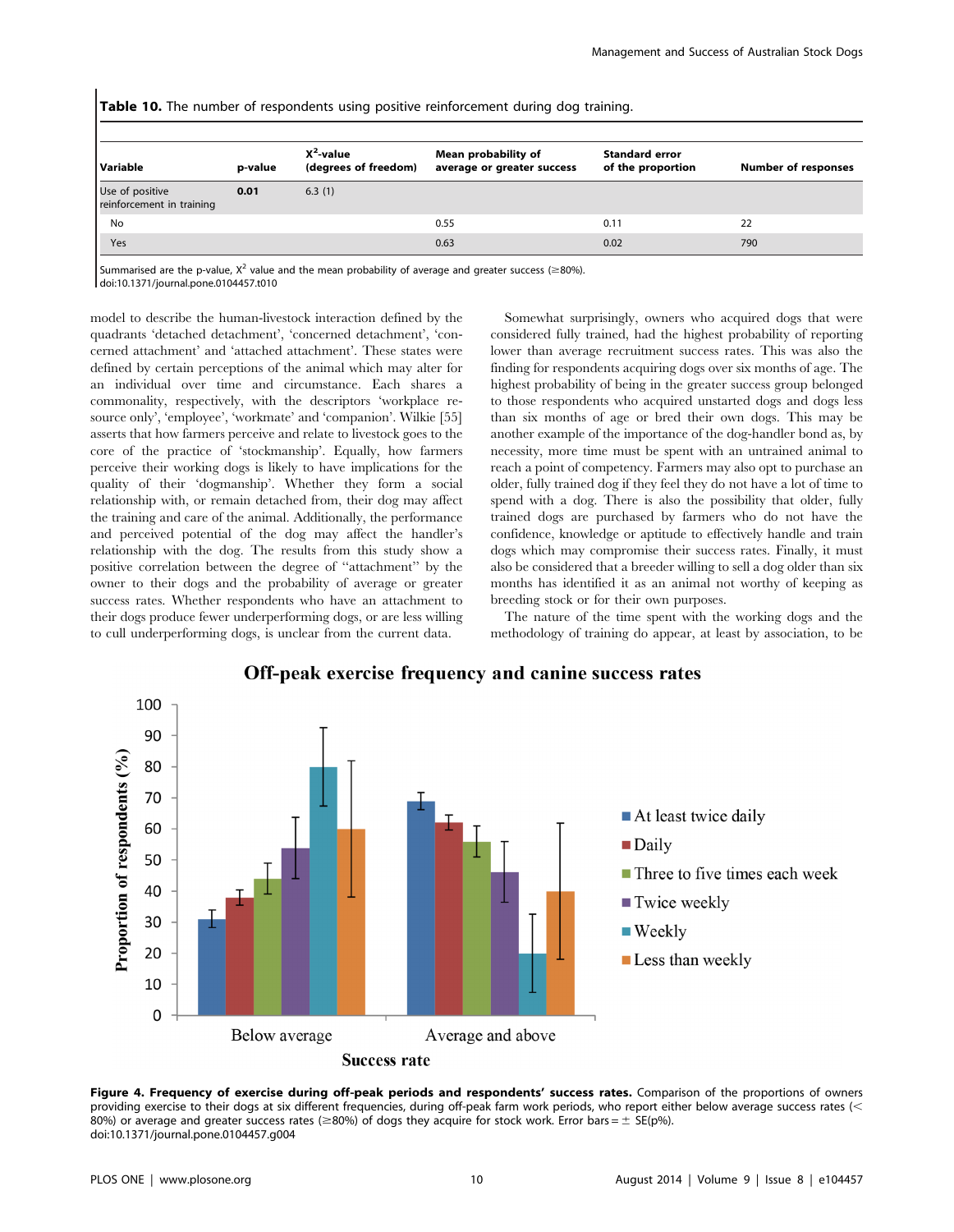

# Respondents' views of their dogs and their success rates

Figure 5. Respondents' views of their dogs and their success rates. Comparison of the proportions of respondents viewing their dogs in one of four ways who reported either below average success rates (<80%) or average and greater success rates ( $\geq$ 80%) of dogs they acquire for stock work. Error bars =  $\pm$  SE(p%).

doi:10.1371/journal.pone.0104457.g005

relevant to the success outcomes of the dogs. Use of positive reinforcement in training was significantly associated with average and above success rates. The effect of training method on obedience has also been investigated in companion dogs. Hiby et al. [14] employed an owner questionnaire to identify training outcomes. The owners' assessments of their dogs' obedience were positively correlated with the use of rewards in training. When specific training tasks were examined, such as heeling or giving up an object, reward frequency was associated with higher levels of obedience.

To be categorised as using positive reinforcement in training, Farm Dog Survey respondents were not required to do so exclusively. Many described also using training methods involving negative reinforcement, negative punishment or positive punishment. Seven per cent of respondents  $(n = 53)$  reported using electric collars in training. Twenty-one of these lived in states of Australia where the use of the device is prohibited. The prevalence of **e-collar** use reported by Farm Dog Survey respondents is double the estimated prevalence for the British general dog-owning population [56]. This may reflect a different attitude to training working dogs compared to companion dogs. In the current study, training with an electric shock collar was significantly associated with reports of below average success rates  $(p = 0.001)$ . There is considerable evidence that aversive stimuli used in dog training can be detrimental to performance and welfare  $[15,17,56-58]$ . In a comparison of e-collars and positive reinforcement used in training, significantly fewer owners using e-collars reported success [56]. When an e-collar was compared to a pinch collar and a pretrained ''quitting signal'' in an obedience exercise, the dogs trained with an e-collar learned the fastest [42]. However, the study design resulted in the e-collar stimulus being administered with the correct timing more reliably than the other two training cues. As noted by the authors, this factor may have given the e-collar an advantage as, regardless of the training method used, consistency and timing are crucial to effective training [57,59].

The current study cannot confirm that the use of e-collars causes dog training failure. The respondents may be resorting to aversive training techniques when experiencing performance problems with their dogs arising from other factors. Nevertheless, the results do suggest that e-collars are not providing a solution to the performance problems.

The probability of a respondent reporting average or greater success rates increased with the amount of money they estimated that they would be prepared to pay to treat their best working dog to allow it to return to work. In the Farm Dog Survey, successful dogs lost to illness or injury were considered ''retired'' and were not included in the cull rates. Therefore, this association reflects an attitude of the owner to their dogs that influences other areas of their management that may ultimately affect their success rates. Owners prepared to invest substantially in the treatment of their dog may appreciate the value of the dog to their farming enterprise which has been estimated to be approximately \$40 000 over the dog's working lifetime [11]. Similarly, respondents who insured their working dogs reported significantly lower cull rates. The decision to insure the dogs also indicates recognition of the value of the dogs. This recognition may translate into a preparedness to dedicate more time and resources into their working dogs and, in doing so, increase the chances of the dogs working successfully. Purchase price of the dogs failed to reach significance when tested for an association with recruitment success rates. However, respondents who had purchased the most expensive dogs did report average or greater success rates more often than other respondents.

The breed of dog respondents employed was associated with reported success rates ( $p = 0.027$ ). Cattle dog crossbred dogs were the only breed group differing significantly to the reference breed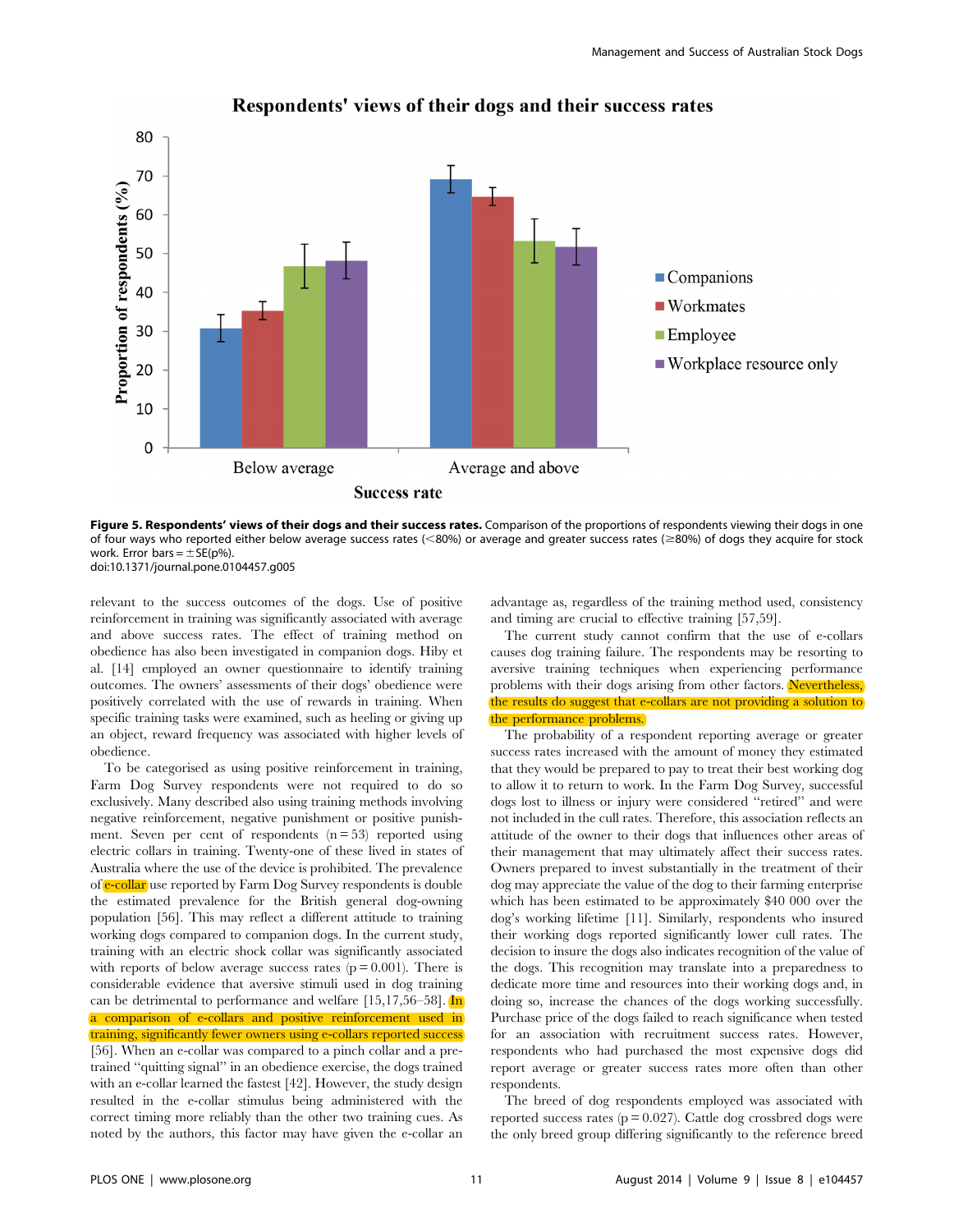$(p = 0.013)$ . Cattle dogs are frequently selected for a forceful style of work which can include nipping or biting livestock. These behaviours could be inappropriate if used in the wrong context and may be difficult to control for a handler. However, purebred cattle dogs had one of the higher probabilities of being associated with average or above success (0.67) so it is difficult to explain why the cattle dog crossbreds had a comparatively low probability of success (0.30). No such disparity existed between other purebred and crossbreed groups and no further details were gathered on the parentage of the crossbreds. The small sample size of cattle dogs and cattle dog crosses may have affected the results.

Efforts to improve working dog success rates have focused largely on improving the suitability of the dogs particularly with respect to their temperament and genetic predispositions. However, there is a growing interest in the role that the owner or handler personality has in influencing a dog's potential. Kis et al. [60] found that owner personality (as measured by the BFI) did appear to play a role in their dog's performance and behaviour during a simple interaction task. The current respondents showed a positive relationship between increasing conscientiousness scores and increased probability of belonging to the higher canine recruitment success group. None of the other four personality dimensions were significantly associated with success rates. In the human psychology literature, conscientiousness is frequently associated with positive outcomes for people [61,62]. Barrick and Mount [61] examined the Big Five personality traits for their relationship with job performance in people across five occupational groups. Conscientiousness was consistently associated with success in all job performance criteria across all occupational categories. The trait encompasses characteristics of perseverance, organisational ability, ambitiousness and self-discipline [63]. These attributes may lead a handler to work harder to make a dog a success. It is also worth considering that an aspect of this human personality trait is inherently effective in communicating with dogs. For example, consistent behaviour has been attributed to the conscientiousness trait [64,65]. As previously discussed, consistency plays an important role in effectively communicating with animals. Confusion and distress result if it is impossible for an animal to reliably predict the outcome of their actions [35]. Similarly, Arhant et al. (2010) demonstrated correlations between owner inconsistency and disobedience, fear and anxiety in their

#### References

- 1. Keating BA, Carberry PS (2010) Emerging opportunities and challenges for Australian broadacre agriculture. Crop & Pasture Science 61: 269–278.
- 2. Allan MF, Smith TPL (2008) Present and future applications of DNA technologies to improve beef production. Meat Science 80: 79–85.
- 3. Bakker DM, Hamilton GJ, Houlbrooke DJ, Spann C (2005) The effect of raised beds on soil structure, waterlogging, and productivity on duplex soils in Western Australia. Australian Journal of Soil Research 43: 575–585.
- 4. Polkinghorne RJ, Thompson JM (2010) Meat standards and grading A world view. Meat Science 86: 227–235.
- 5. Broderick S, Wright V, Kristiansen P (2011) Cross-case analysis of producerdriven marketing channels in Australia. British Food Journal 113: 1217–1228.
- 6. Morales LE, Griffith G, Wright V, Fleming E, Umberger W, et al. (2013) Variables affecting the propensity to buy branded beef among groups of Australian beef buyers. Meat Science 94: 239–246.
- 7. McNair Ingenuity Research Pty Ltd. (2012) Quantitative Agricultural Readership Survey.
- 8. Australian Bureau of Statistics (2012) Australian Social Trends, Dec 2012. ABS, Canberra.
- 9. Arnott ER, Early JB, Wade CM, McGreevy PD (2014) Estimating the economic value of Australian stock herding dogs. Animal Welfare 23: 189–197.
- 10. Branson N, Cobb M, McGreevy P (2009) Australian Working Dog Survey Report. Canberra, ACT: Department of Agriculture Fisheries and Forestries, Australian Animal Welfare Strategy.
- 11. Arnott ER, Early JB, Wade C, McGreevy PD (2014) Estimating the economic value of Australian stock herding dogs. Animal Welfare In press.

dogs. Therefore, the typical behaviour of a working dog handler with a conscientious personality may foster the desirable traits of obedience and emotional stability in their dogs.

# Conclusions

The current study shows that a number of husbandry practices and human traits are associated with canine outcomes. The significance of housing, exercise frequency and training technique suggests the importance of addressing canine welfare standards. Factors such as handler personality, view of their dogs, involvement in dog trials and the training level of the dogs when acquired infer a need to foster the canine-human bond to optimise success. These findings demand recognition of the role the dog handler has in influencing results. They should help avoid the animals being charged with the sole responsibility for success or failure. The study findings provide a guide for areas of further investigation for optimising care and management of Australian stock herding dogs. The insights also have potential relevance to companion dogs and other working dog sectors. Future research will be crucial in providing robust evidence for working dog codes of practice rather than relying on recommendations for arbitrary or purely cosmetic change.

#### Supporting Information

## Questionnaire S1 Farm Dog Survey. (PDF)

#### Acknowledgments

We thank the Working Kelpie Council of Australia for their valuable assistance. We also appreciate the kind support of the Rural Agricultural Society of New South Wales Foundation and the 2013 Casterton Kelpie Auction Committee.

# Author Contributions

Conceived and designed the experiments: ERA JBE CMW PDM. Performed the experiments: ERA JBE. Analyzed the data: ERA. Contributed to the writing of the manuscript: ERA. Editing and critical revisions of manuscript: JBE CMW PDM.

- 12. Goddard ME, Beilharz RG (1982) Genetic and environmental factors affecting the suitability of dogs as guide dogs for the blind. Theoretical and Applied Genetics 62: 97–102.
- 13. Evans RI, Herbold JR, Bradshaw BS, Moore GE (2007) Causes for discharge of military working dogs from service: 268 cases (2000–2004). Journal of the American Veterinary Medical Association 231: 1215–1220.
- 14. Hiby EF, Rooney NJ, Bradshaw JWS (2004) Dog training methods: their use, effectiveness and interaction with behaviour and welfare. Animal Welfare 13: 63–69.
- 15. Haverbeke A, Laporte B, Depiereux E, Giffroy JM, Diederich C (2008) Training methods of military dog handlers and their effects on the team's performances. Applied Animal Behaviour Science 113: 110–122.
- 16. Alexander MB, Friend T, Haug L (2011) Obedience training effects on search dog performance. Applied Animal Behaviour Science 132: 152–159.
- 17. Rooney NJ, Cowan S (2011) Training methods and owner-dog interactions: Links with dog behaviour and learning ability. Applied Animal Behaviour Science 132: 169–177.
- 18. Sanders CR (2006) ''The dog you deserve'' Ambivalence in the K-9 officer/ patrol dog relationship. Journal of Contemporary Ethnography 35: 148–172.
- 19. Ikerd JE (1996) Sustaining the profitability of agriculture. The economist's role in the agricultural sustainability paradigm. San Antonio, TX.
- 20. Phillips CJC (2005) Ethical perspectives of the Australian live export trade. Australian Veterinary Journal 83: 558–562.
- 21. Wells AED, Sneddon J, Lee JA, Blache D (2011) Farmer's Response to Societal Concerns About Farm Animal Welfare: The Case of Mulesing. Journal of Agricultural & Environmental Ethics 24: 645–658.